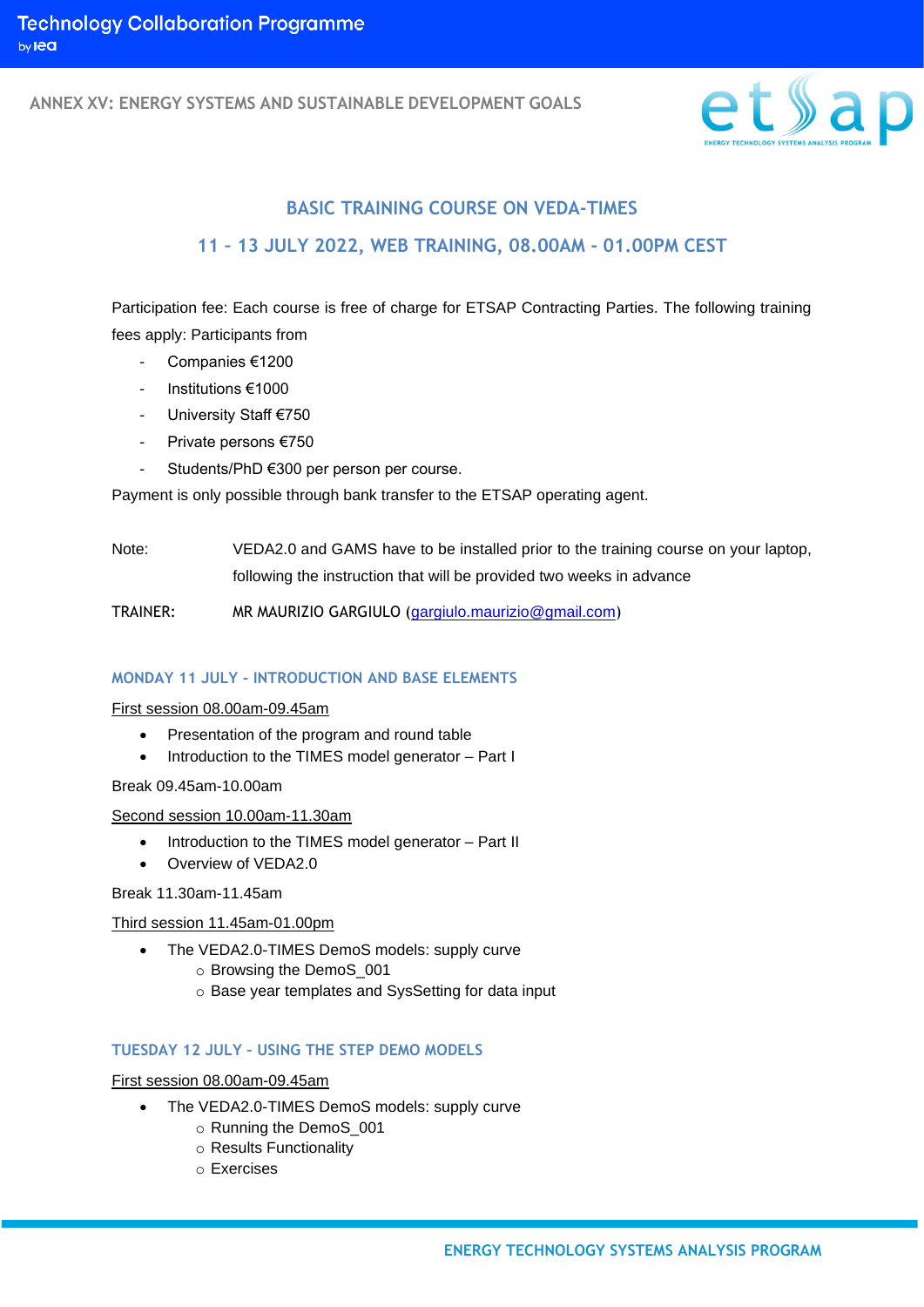# **ANNEX XV: ENERGY SYSTEMS AND SUSTAINABLE DEVELOPMENT GOALS**



#### Break 09.45am-10.00am

#### Second session 10.00am-11.30am

- VEDA scenario templates
	- o Regular scenarios (insert and update transformation tables)
	- o SubRes template
	- o Exercises: building alternative scenarios

## Break 11.30am-11.45am

# Third session 11.45am-01.00pm

- The VEDA2.0-TIMES DemoS: electricity generation sector
	- o How to include the generation sector in VEDA-TIMES
		- o Running the model and analysing results

# **WEDNESDAY 13 JULY – MULTI-REGIONAL MODEL AND USER CONSTRAINTS**

#### First session 08.00am-09.45am

• Presentation/ Hands-on:Multi-regional approach in VEDA-TIMES

## Break 09.45am-10.00am

## Second session 10.00am-11.30am

- User constraints in TIMES
- Example of user constraints in VEDA2.0-TIMES
	- o Absolute constraint
	- o Share constraint

#### Break 11.30am-11.45am

#### Third session 11.45pm-01.00pm

• Exercises with Demo models